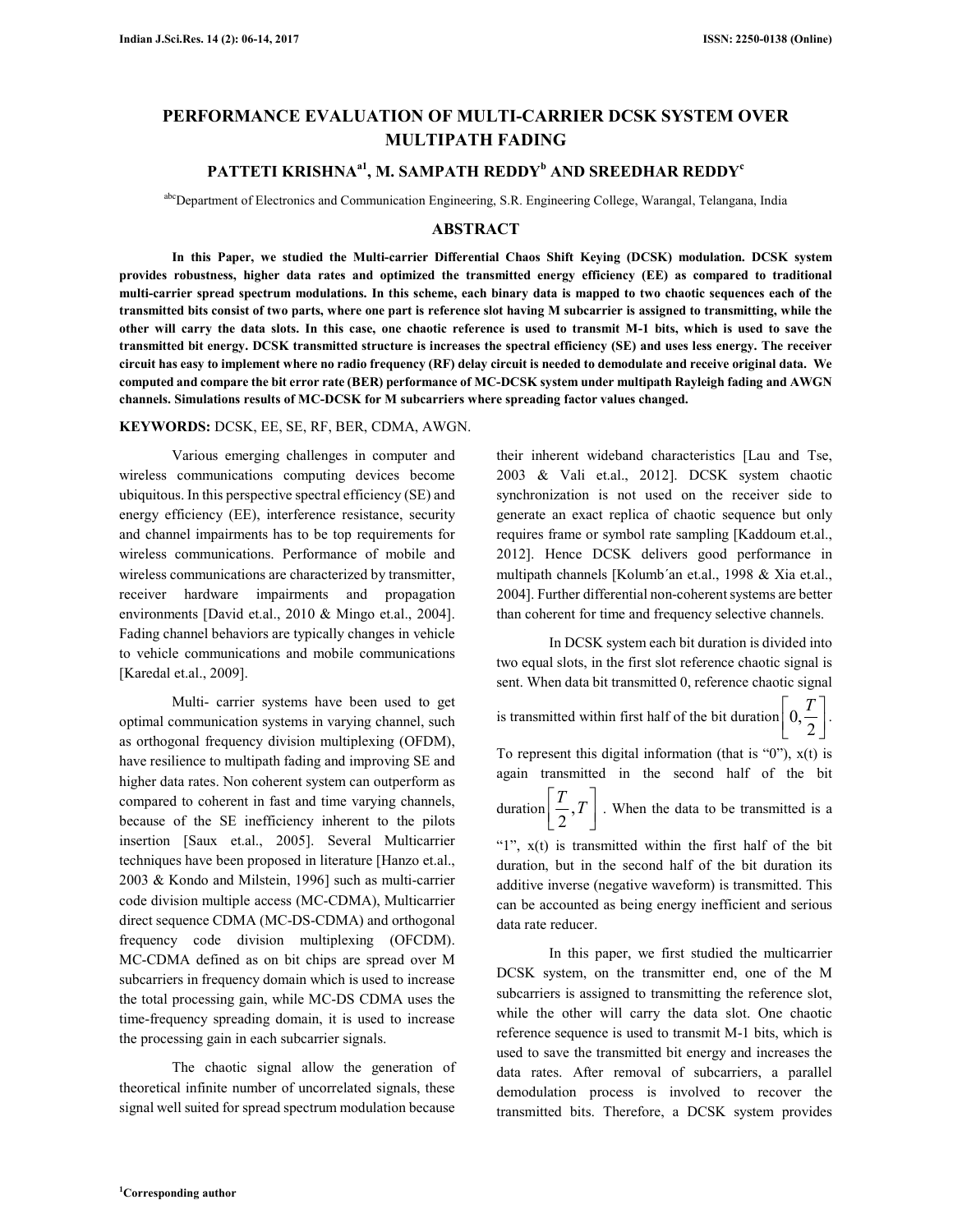resistance to interference increases the data rates and optimizes the transmitted bit energy as compared to conventional multicarrier techniques. We analysis the BER performance of MC-DCSK under multipath Rayleigh fading and AWGN channels without neglecting the properties of chaotic sequences.

### **DCSK SYSTEM**

Figure 1 shows that DSCK modulator, each bit each bit  $s_i = \{-1, +1\}$  is represented by two sets of chaotic signal samples, with first slot representing the reference and second carrying data. If +1 is transmitted the data bearing sequence is equal to the reference sequence and if -1 is transmitted, an inverted version of reference sequence is used as the data bearing sequence. In DCSK system  $2β$  (where  $β$  is an integer) is representing as the spreading factor, which defined as the number of chaotic sample sent for each bit. The i<sup>th</sup> bit duration, the output of the transmitter  $e_{i,k}$  is defined as

$$
e_{i,k} = \begin{cases} x_{i,k} & \text{for } 1 < k \le \beta \\ s_i x_{i,k} - \beta & \text{for } \beta < k \le 2\beta \end{cases} \tag{1}
$$

Where  $x_k$  is the chaotic sequence used as reference and  $x_{k-\beta}$  is the delayed version of the reference sequence. The received signal  $r_k$  is correlated to a delayed version of the received signal  $r_{k+\beta}$  and summed over a bit duration  $T_b$  (where  $T_b = \beta T_c$  and  $T_c$ is the chip time) to demodulate the transmitted bits is shown in Figure 1.

### **MULTI-CARRIER DCSK SYSTEM**

#### **Chaotic Generator**

Second-order Chebyshev polynomial function (CPF) is used in this paper, it is defined as

$$
x_{k+1} = 1 - 2x_k^2 \tag{2}
$$

This map is chosen because it generates chaotic sequence ease and the performance is good [Kaddoum et.al., 2009]. In addition, chaotic sequences are normalized and their mean values are zero and mean squared values are unity such that  $E(x_k) = 0$ and  $E(x_k^2) = 1$ .

#### **The Transmitter**

In DCSK system, the input information sequence is converted into U parallel data sequences  $s_{\mathcal{U}}$  for  $u = 1$ , 2........U.

$$
s_{\mathcal{U}} = \left[ s_{\mathcal{U},1}, \dots, s_{\mathcal{U},i}, \dots, s_{\mathcal{U},M-1} \right] \tag{3}
$$

Where  $s_{\mu,i}$  is the i<sup>th</sup> bit of the u<sup>th</sup> sequence data and M-1 is the number of data per  $u<sup>th</sup>$  sequence.



(c)Receiving of DCSK System

In Figure 2 reference chaotic code  $x_{\mu}(t)$  to be

used as a reference signal and spreading code, after a serial to parallel conversion the M-1 bits of the  $u<sup>th</sup>$  data sequence are spread due to multiplication in time with the same chaotic spreading code  $x_{\mu}$  (*t*).

$$
x_{\mathcal{U}}(t) = \sum_{k=1}^{\beta} x_{\mathcal{U},k} h\big(t - kT_c\big) \tag{4}
$$

Where the spreading factor is  $\beta$ , the square-root-raised cosine filter is h (t). This filter is band-limited and is normalized to have unit energy.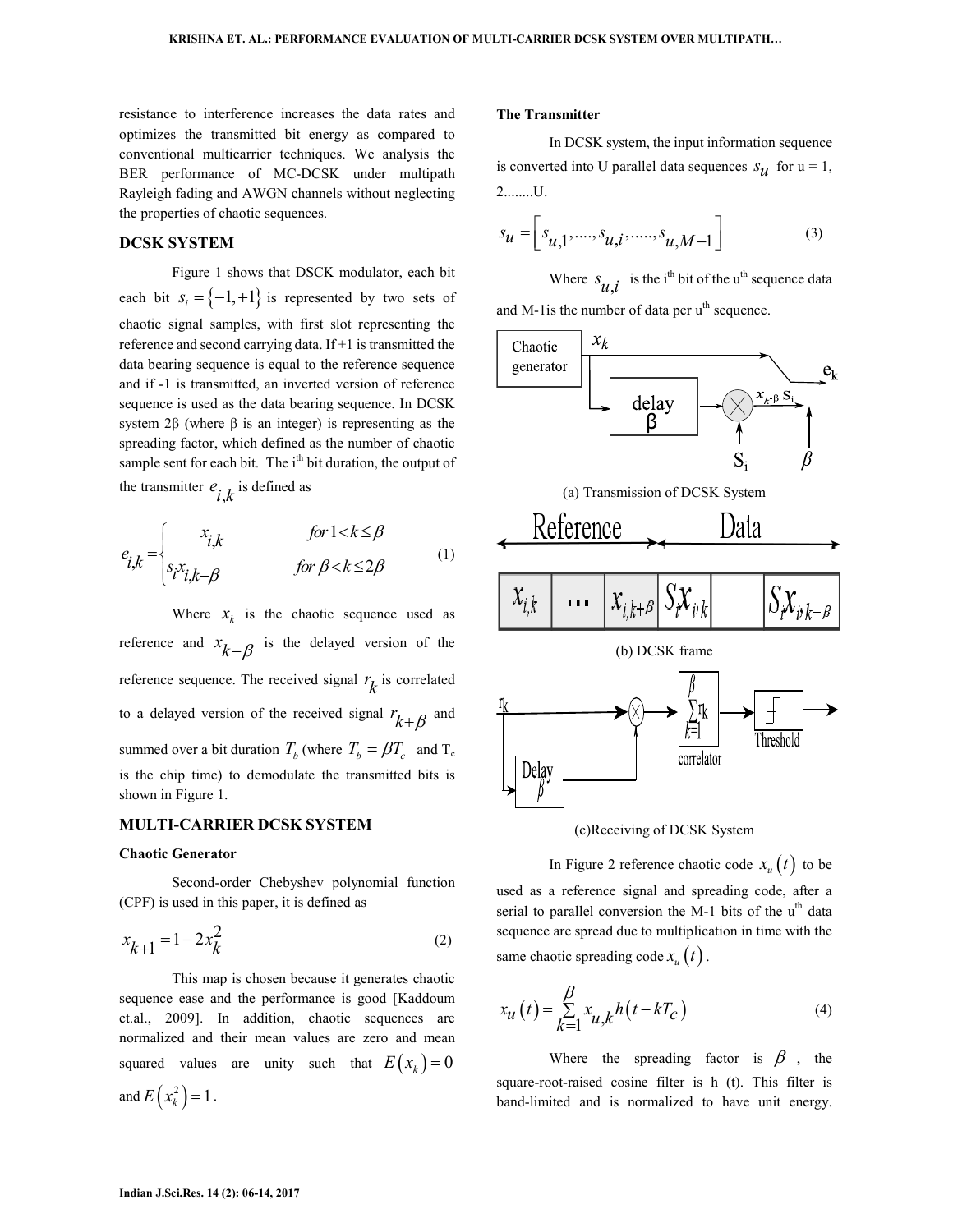Let  $H(f) = F\{h(t)\}\$ , where F denotes a Fourier transform. It is assumed that H (f) is limited to ,  $2^{\degree}$  2  $\left[-\frac{B_c}{2}, \frac{B_c}{2}\right]$  which satisfies the Nyquist criterion with a

roll off factor  $\alpha \left( 0 \le \alpha \le 1 \right)$  where  $B_c = \frac{\left( 1 + \alpha \right)}{T}$ *c c B T*  $+ \alpha$  $=\frac{(1+\alpha)}{2}$ .

The chaotic signal  $x_u(t)$  modulates the first subcarrier as reference, after the data signals spread by M-1 modulate the M-1 subcarriers. Therefore, the transmitted signal of the MC-DCSK is given by:

$$
e(t) = x_u(t)\cos\left(2\pi f_1 t + \phi_1\right)
$$
  
+ 
$$
\sum_{i=2}^{M} s_{u,i}(t) x_u(t) \cos\left(2\pi f_i t + \phi_i\right)
$$
 (5)

Where  $\phi_i$  represents the phase angle introduced

in the carrier modulation process. In this paper, we normalize the transmitted energy in every subcarrier.



**Figure 2: MC-DCSK system block diagram** 

For the MC-DCSK, the modulated subcarriers are orthogonal over the chip duration. Hence, the baseband frequency corresponding to the ith subcarrier is  $f_i = f_p$ *c*  $f_i = f_n + \frac{i}{\pi}$ *T*  $=f_p + \frac{i}{T}$  where  $f_p$  is the fundamental subcarrier frequency. The minimum spacing between two adjacent subcarriers equals  $\Delta = \frac{(1+\alpha)}{n}$ *Tc*  $+ \alpha$  $\Delta = \frac{(1 + \alpha)}{n}$  which is a widely used assumption [Kondo and Milstein, 1996].

The power spectral density (PSD) of MC-DCSK system is shown in figure 3. Let us B representing the total bandwidth of the system. When both bit duration  $T<sub>b</sub>$  and B are set, chip duration Tc, spreading factor β depend on the number of subcarrier M, the bandwidth of each sub channel B<sub>c</sub> or the subcarrier spacing  $\Delta$ .

We divide the total band B into M equi-width frequency bands, as shown in Figure 3, where all bands are disjoint. The bandwidth of each subcarrier band  $B_c$  is given by

 $(1+\alpha)$ *c c B T*  $+ \alpha$ =



# **Figure 3: The PSD of a band-limited MC-DCSK system**

The total required bandwidth B is given by

$$
B = MB_c = \frac{M(1+\alpha)}{T_c}
$$

Thus, the spreading factor function of the system parameters is given by

$$
\beta = \frac{T_b}{T_c} = \frac{T_b B}{M(1+\alpha)}
$$
\n(6)

Finally, the received signal is given by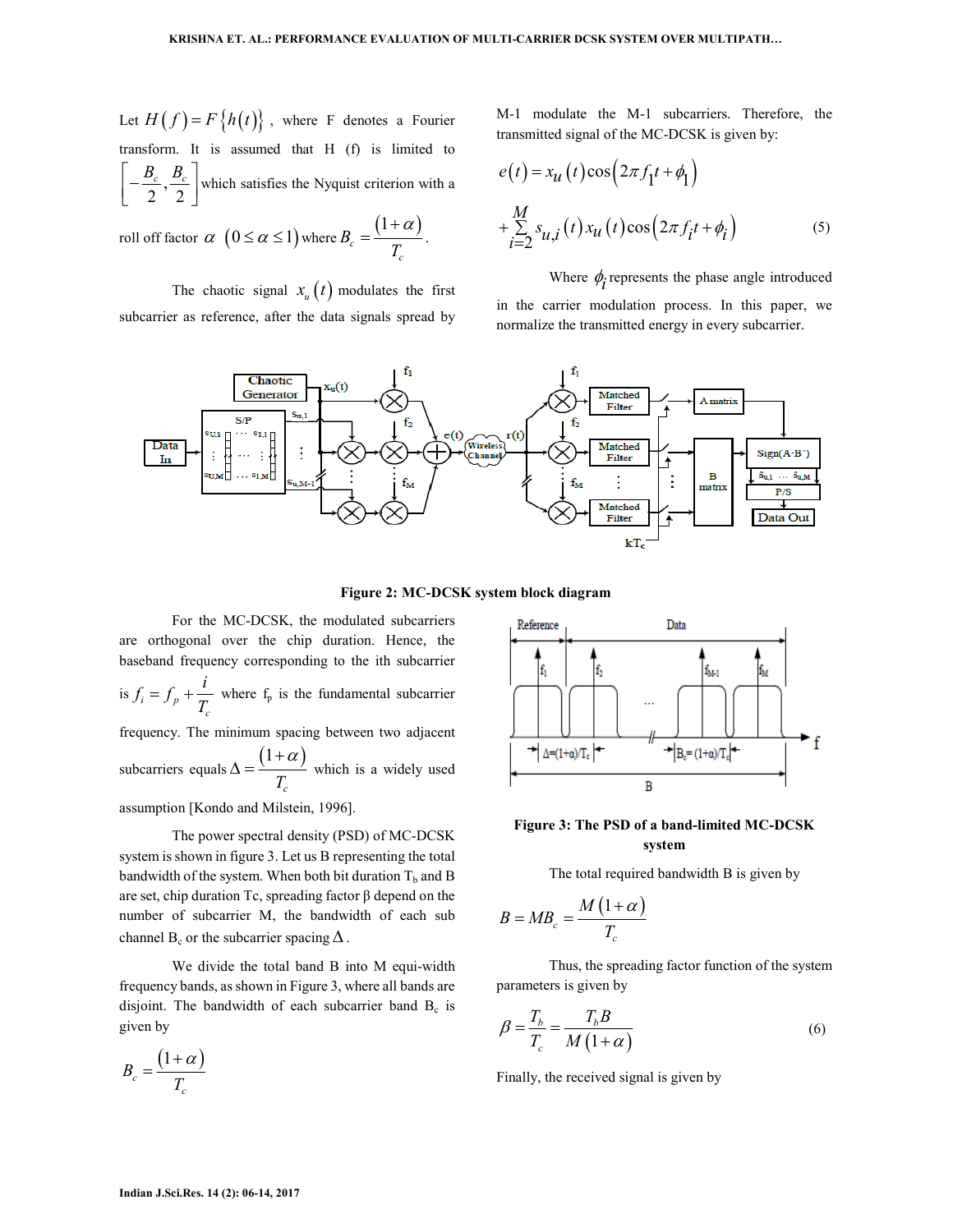$$
r(t) = \sum_{l=1}^{L} \lambda_l \left( t - r_l \right) * e(t) + n(t) \tag{7}
$$

Where L is the number of path,  $\lambda_l(t)$  and  $r_l$ are the channel coefficient and the appropriate delay of the lth path respectively, \* is the convolution operator, and n (t) is a wideband AWGN with zero mean and power spectral density of  $N_0=2$ . For our analysis, we choose a commonly used channel model in spread spectrum wireless communication systems [Xia et.al., 2004, Proakis, 2001 & Rappaport, 1996].

We consider a slow fading multipath channel with L ( $L \geq 2$ ) independent and Rayleigh distributed random variables as shown in figure 4. In this model,  $\lambda$ is the channel coefficient and  $r_l$  is time delay of the  $l^{\text{th}}$ path (i.e, for  $L = 1$   $r_1 = 0$  line-of sight). The Rayleigh probability density function (PDF) of the channel coefficient is given by

$$
f_{\lambda}(z) = \frac{z}{\sigma^2} e^{-\frac{z^2}{2\sigma^2}} \qquad z > 0 \tag{8}
$$

Where  $\sigma > 0$  is the scale parameter of the distribution.

In an AWGN case, the number of path is equal to one L = 1 with a unit channel coefficient  $\lambda(t) = 1$ 



**Figure 4: Multipath Rayleigh fading model** 

### **C The Receiver**

The MC-DCSK receiver is shown in Figure 2 this system provides a robust receiver and its gives better performance. We consider a set of matched filters, each demodulating the desired signal of the corresponding carrier frequency fi, and then the signals are sampled every  $kT_c$  time. The outputs discrete signals are stored in matrix memory. The matrix implementation of the

receiver simplifies the parallel data recovery, where the decoding algorithm is described as follow under AWGN channel.

First, at the same time, the output of the first match is stored in matrix P and the M-1 data signals are stored in the second matrix S, where

$$
P = \left(x_{u,1} + n_{u,1}, x_{u,2} + n_{u,2}, \dots, x_{u,\beta} + n_{u,\beta}\right)
$$
  
Where  $n_{u,k}$  is the k<sup>th</sup> sample of additive

Gaussian noise added to the reference signal, the matrix S is

$$
S = \begin{pmatrix} s_{u,1}x_{u,1} + n_{u,1}^{1} & \dots & s_{u,1}x_{u,\beta} + n_{u,\beta}^{1} \\ \cdot & \cdot & \cdot \\ \cdot & \cdot & \cdot \\ s_{u,M-1}x_{u,1} + n_{u,1}^{M-1} & \dots & s_{u,M-1}x_{u,\beta} + n_{u,\beta}^{M-1} \end{pmatrix}
$$

Where  $n_{u}$ ,  $n_{u,k}^i$  is the k<sup>th</sup> sample of additive Gaussian noise added to the  $i<sup>th</sup>$  bit of  $u<sup>th</sup>$  data sequence.

Finally, after β clock cycles, all the samples are stored, and the decoding step is activated. The transmitted M-1 bits are recovered in parallel by computing the sign of the resultant vector of the matrix product:

$$
\hat{s}_{\mathcal{U}} = sign\big(P \times S'\big) \tag{9}
$$

where  $\times$  is the matrix product and  $(.)'$  is the matrix transpose operator. In fact, this matrix product can be seen as a set of a parallel correlator where the reference signal multiplies each data slot, and the result is summed over the duration  $\beta T_c$ .

In Figure 2 reference chaotic code  $x_{\mu}(t)$  to be

used as a reference signal and spreading code, after a serial to parallel conversion the M-1 bits of the u<sup>th</sup> data sequence are spread due to multiplication in time with the same chaotic spreading code  $x_{\mu}$  (*t*).

$$
x_{\mathcal{U}}(t) = \sum_{k=1}^{\beta} x_{\mathcal{U},k} h\big(t - kT_c\big) \tag{4}
$$

Where the spreading factor is  $\beta$ , the square-root-raised cosine filter is h (t). This filter is band-limited and is normalized to have unit energy.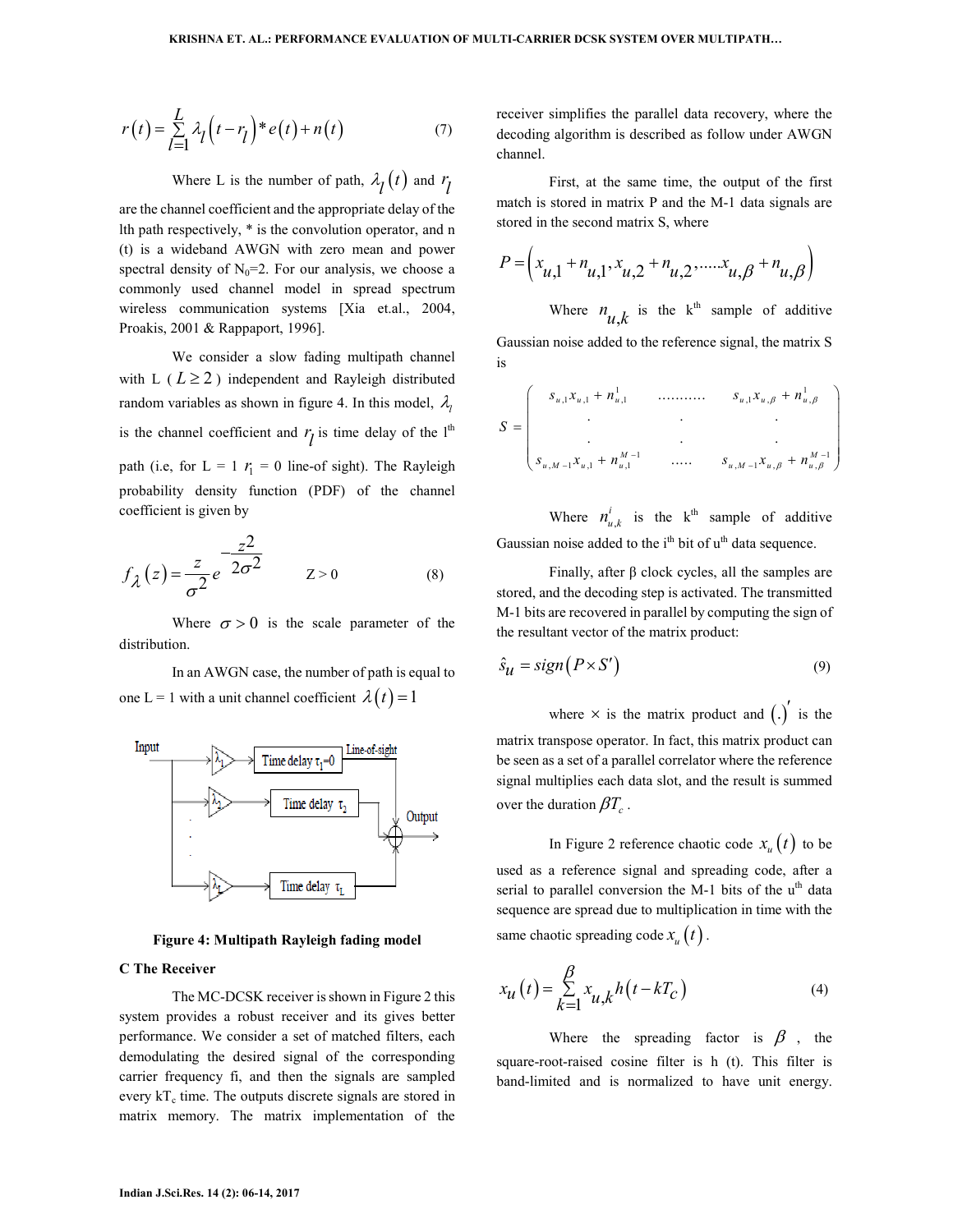Let  $H(f) = F\{h(t)\}\$ , where F denotes a Fourier transform. It is assumed that H (f) is limited to

### **PERFORMANCE ANALYSIS OF MC-DCSK**

#### **BER Calculations**

To derive the analytical BER expression, the mean and the variance of the observation signal  $D_{u,i}$ must be evaluated. A chaotic generator is very sensitive to initial conditions, and we can deduce that the different chaotic sequences generated from different initial conditions are independent from each other. In addition, the independence between the chaotic sequence and the Gaussian noise is also true [Lau and Tse, 2003]. For the normalized chaotic map with zero mean, the variance  $(Var(.)$  is equal to one  $(Var(x)) = E(x^2) = 1$ .

In our analysis, we assume that the largest multipath time delay is shorter than the bit duration

$$
0 < \tau_L \qquad \beta \tag{10}
$$

In this case, the inter symbol interference (ISI) is negligible compared with the interference within each symbol due to multipath delay. However, when  $\tau_L$ increases, ISI increases and deteriorates the BER.

In most practical applications, the condition  $\tau_{I}$  $\beta$  holds, making our assumption justifiable [Kolumb´an and Kis, 2000]. Not with standing, we approve in the next section that the negligible ISI hypothesis when  $\tau_L$  $\beta$  is true, and we also show the limit of this negligible ISI assumption. Moreover a large spreading factor we have

$$
\sum_{k=1}^{\beta} \left( x_{u,k-\tau} x_{u,k-\tau} \right) \approx 0 \text{ for } l \neq j \tag{11}
$$

Since the channel is assumed slow fading, the channel coefficients are assumed constant during the transmission time of a MC-DCSK frame, and change every data stream u. The decision variable for the ith bit of the uth data stream at the output of the correlator is

$$
D_{u,i} \approx T_c \sum_{k=1}^{\beta} \left( \sum_{l=1}^{L} \lambda_{u,l} x_{u,k-\tau_l} s_{u,i} + n_{u,k}^{i} \right)
$$

$$
\times \left( \sum_{l=1}^{L} \lambda_{u,l} x_{u,k-\tau_l} + n_{u,k} \right)
$$
(12)

Where  $\lambda_{u,l}$  and  $\tau_l$  are the channel coefficient and the time delay of the  $l<sup>th</sup>$  path affecting the u<sup>th</sup> data stream respectively.

The components  $n_{u,k}$  and  $n_u^l$ ,  $n_{u,k}$ <sup>*i*</sup> are two independent zero Gaussian noises coming from the reference and the i<sup>th</sup> bit subcarrier. For mathematical simplification we set the time chip equal to one  $(T_c = 1)$ .

Finally, based on equation (11), the decision variable may be approximated as

$$
D_{u,i} \approx \sum_{k=1}^{\beta} \sum_{l=1}^{L} \lambda_{u,l}^2 x_{u,k-\tau_l}^2 s_{u,i}
$$
  
+
$$
\sum_{k=1}^{\beta} \sum_{l=1}^{L} \lambda_{u,l} x_{u,k-\tau_l} \left( s_{u,i} n_{u,k} + n_{u,k}^i \right) + \sum_{k=1}^{\beta} \left( n_{u,k}^i n_{u,k} \right) (13)
$$

The  $i<sup>th</sup>$  bit of the u<sup>th</sup> data stream is decoded by comparing the output  $D_{u,i}$  to a threshold of zero.

In the decision variable given in equation (13), the first terms is the useful signal, whiles the second and third are zero-mean additive noise interferences. The output of the correlator for the MC-DCSK of equation (13) can be written in the form

$$
D_{u,i} = s_{u,i} \frac{(M-1)\sum_{l=1}^{L} \lambda_{u,l}^{2} E_{b}^{(u)}}{M} + W + Z \qquad (14)
$$
  

$$
E_{b}^{(u)} = \frac{M-1}{M} \sum_{k=1}^{B} x_{u,k}^{2}
$$
  
Where  $E_{b}^{(u)}$  is the transmitted bit energy for a

given data sequence u.

$$
W = \sum_{k=1}^{\beta} \sum_{l=1}^{L} \lambda_{u,l} x_{u,k-\tau_{l-1}} \left( s_{u,i} n_{u,k} + n_{u,k}^{i} \right)
$$
  

$$
Z = \sum_{k=1}^{\beta} \left( n_{u,k}^{i} n_{u,k} \right)
$$

For a given  $i<sup>th</sup>$  bit of an  $u<sup>th</sup>$  data stream, the instantaneous mean and variance of the decision variable are derived as follows

$$
E(D_{u,i}) = s_{u,i} \frac{(M-1)\sum_{l=1}^{L} \lambda_{u,l}^{2} E_{b}^{(u)}}{M}
$$
 (15)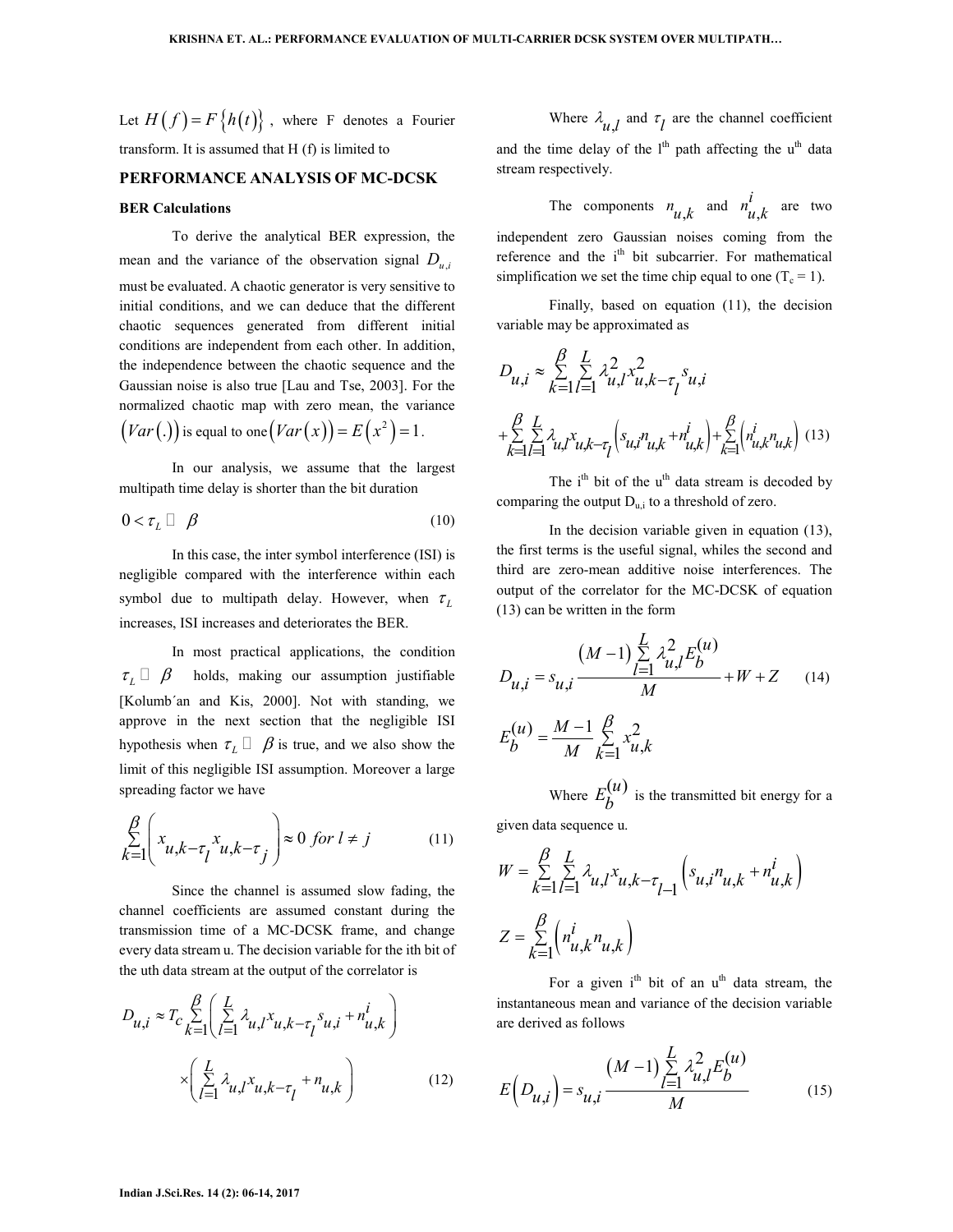Since the three terms of (14) are uncorrelated, the noise samples and channel coefficients are independent. The conditional variance of the decision variable for a given bit  $i<sup>th</sup>$  is

$$
Var(D_{u,i}) = E\left(\left(\frac{M-1}{M}\sum_{l=1}^{L} \lambda_{u,l}^{2} E_{b}^{(u)} s_{u,i}\right)^{2}\right) + E\left(\left(\sum_{k=1}^{B} \sum_{l=1}^{L} \lambda_{u,l} x_{u,k} n_{u,k}^{i}\right)^{2}\right)
$$

$$
+ E\left(\left(\sum_{k=1}^{B} \sum_{l=1}^{L} \lambda_{u,l} x_{u,k} s_{u,i} n_{u,k}^{i}\right)^{2}\right) + E\left(\left(\sum_{k=1}^{B} n_{u,k} n_{u,k}^{i}\right)^{2}\right)
$$

$$
- \left(\left(\frac{(M-1)}{M}\sum_{l=1}^{L} \lambda_{u,l}^{2} E_{b}^{(u)} s_{u,i}\right)\right)
$$
(16)

Finally after simplifications

$$
Var(D_i) = \frac{(M-1)E_b^{(u)}}{M} \sum_{l=1}^{L} \lambda_{u,l}^2 \frac{N_O}{2} + \frac{\beta N_0^2}{4} (17)
$$

In order to compute the BER with our approach, the error probability must be evaluated first for a given received energy  $E_b^{(u)}$  and channel coefficient  $\lambda_{u,l}$ . Considering the bit energy (or chaotic chips) as a deterministic variable, the decision variable at the output of the correlator is necessarily a random Gaussian variable. Using equations (15) and (17), the bit error probability is

$$
BER = \frac{1}{2} \Pr\left(D_{u,i} < 0 | s_{u,i} = +1\right)
$$
\n
$$
+ \frac{1}{2} \Pr\left(D_{u,i} > 0 | s_{u,i} = -1\right)
$$
\n
$$
= \frac{1}{2} \operatorname{erfc}\left(\frac{E\left[D_{u,i} | s_{u,i} = +1\right]}{\sqrt{2Var\left[D_{u,i} | s_{u,i} = +1\right]}}\right) \tag{18}
$$

Where  $erfc(x)$  is the complementary error function defined by

$$
erfc(x) = \frac{2}{\sqrt{\pi}} \int_{x}^{\infty} e^{-\mu^2} d\mu
$$

The BER expression for the MC-DCSK system

is

$$
BER = \frac{1}{2} erfc \left[ \frac{MN_0}{(M-1)\sum\limits_{l=1}^{L} \lambda_{u,l}^2 E_b^{(u)}} + \frac{M^2 \beta N_0^2}{2(M-1)^2 \left(\sum\limits_{l=1}^{L} \lambda_{u,l}^2 E_b^{(u)}\right)^2} \right]^{-\frac{1}{2}}
$$
\n(19)

Many approaches have been considered for computing the BER of chaos-based communication systems, with the most widely used being the Gaussian approximation, which considers the transmitted bit energy  $E_b^{(u)}$  as constant [Sushchik et.al., 2000]. This assumption gives a good approximation of the performance for high spreading factors. Based on this fact, the overall BER expression of the MC-DCSK system can be simplified as

$$
BER = \frac{1}{2} erfc \left[ \left( \frac{M}{(M-1)\gamma_b} + \frac{M^2 \beta}{2(M-1)^2 \gamma_b^2} \right)^{-\frac{1}{2}} \right] (20)
$$

11.12

Where 
$$
\gamma_b = \sum_{l=1}^{L} \lambda_{u,l}^2 \frac{E_b}{N_o}
$$

For high spreading factors the bit energy  $E_b$  can be assumed to be constant [Kaddoum et.al., 2009]. In this case, and for L independent and identically distributed (i.i.d) Rayleigh-fading channels, the PDF of the instantaneous  $\gamma_b$  can be written as [Proakis, 2001]

$$
f(\gamma_b) = \frac{\gamma_b^{L-1}}{(L-1)!\bar{\gamma}_c^L} \exp\left(-\frac{\gamma_b}{\bar{\gamma}_c}\right) = f(\gamma_b, \bar{\gamma}_c, L) \tag{21}
$$

Where  $\overline{\gamma}_c$  is the average SNR per channel defined as

$$
\overline{\gamma}_c = \frac{E_b}{N_0} E\left(\lambda_j^2\right) = \frac{E_b}{N_0} E\left(\lambda_l^2\right), j \neq l \tag{22}
$$

For dissimilar channels, the PDF of  $\gamma_b$  can be written as [40]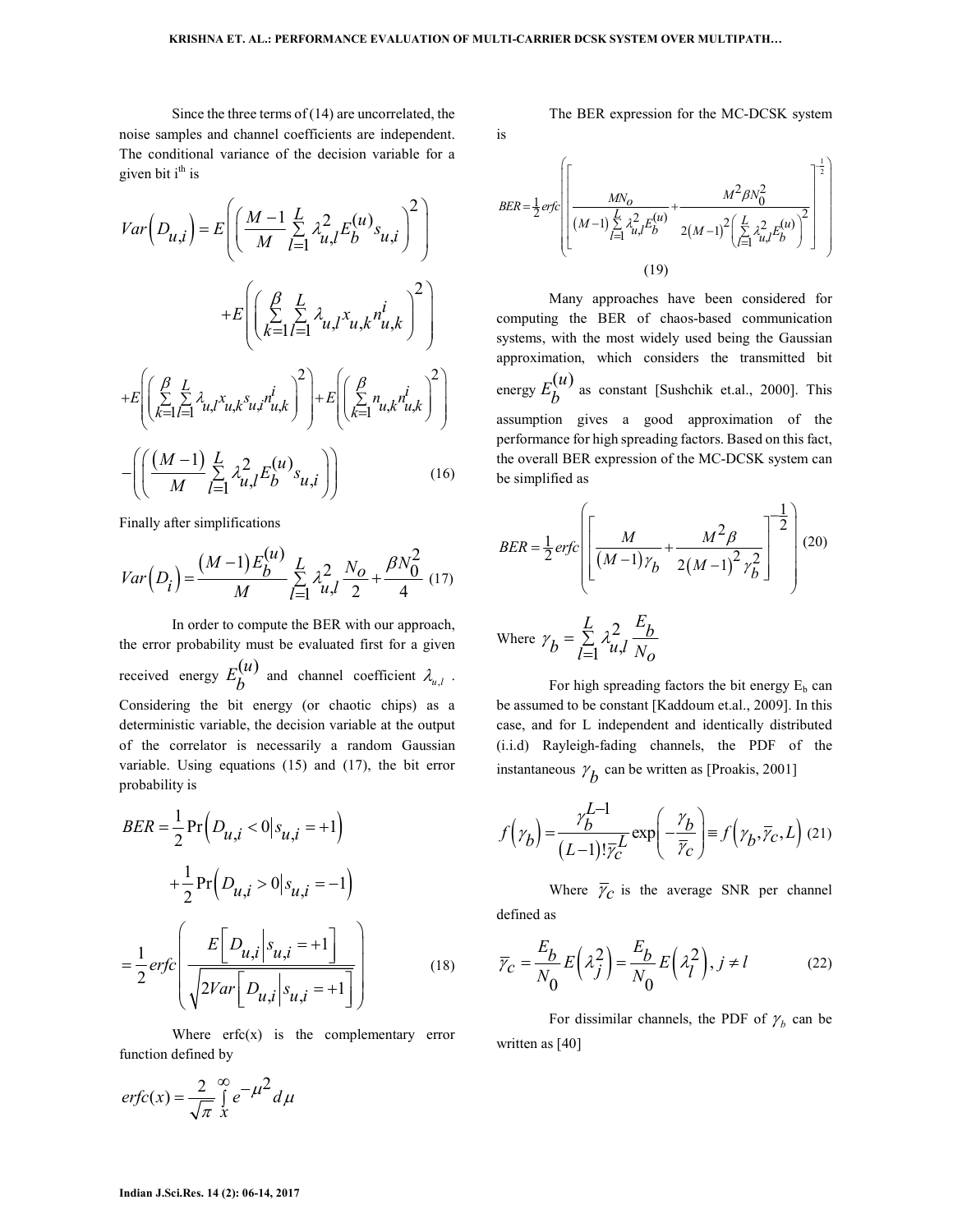$$
f(\gamma_b) = \sum_{l=1}^{L} \frac{\rho_l}{\overline{\gamma}_l} \exp\left(-\frac{\gamma_b}{\overline{\gamma}_l}\right) = \sum_{l=1}^{L} \rho_l f(\gamma_b, \overline{\gamma}_l, 1) \quad (23)
$$

Where 
$$
\rho_l = \prod_{j=1, j \neq l}^{l} \frac{\overline{Y}_l}{\overline{Y}_l - \overline{Y}_j}
$$
 (24)

in which  $\overline{\gamma}_l$  is the average value of

2 0  $i^2E_b$  $l = \frac{N}{N}$ λ  $\gamma_I = \frac{l}{l}$ , which is the instantaneous SNR on the lth

channel.

Finally, the BER expression of the MC-DCSK system under multipath Rayleigh fading channel is

$$
BER = \int_{0}^{+\infty} \frac{1}{2} erfc \left[ \left( \frac{M}{(M-1)\gamma_b} + \frac{M^2 \beta}{2(M-1)^2 \gamma_b^2} \right)^{-\frac{1}{2}} \right] f(\gamma_b) d\gamma_b \tag{25}
$$

### **BER Calculations under AWGN Channel**

In this section, the performance of the MC-DCSK under an AWGN channel will be evaluated for low and high spreading factors. The aim of this analysis is to highlight the non constant bit energy problem when the spreading factor is very low. In this case, one path is considered  $L = 1$  within a channel coefficient equal to one

$$
\lambda = 1
$$
 and  $\gamma_b = \frac{E_b}{N_0}$ .

For high spreading factors, the transmitted bit energy  $E_b$  can be considered constant. The BER expression of the MCDCSK system may then be approximated by

$$
BER = \frac{1}{2} erfc \left[ \left( \frac{MN_0}{(M-1)E_b} + \frac{M^2 N_0^2 \beta}{2(M-1)^2 E_b^2} \right)^{-\frac{1}{2}} \right] (26)
$$

### **SIMULATIONS RESULTS**

To evaluate the BER performance of MC-DCSK system over AWGN and multipath Rayleigh fading channels. The results obtained are for different numbers of subcarriers M and spreading factors β. MC-DCSK system uses the square root raised cosine wave form with a roll-off factor  $\alpha$  equal to 0.25 is assumed.

Figure 5 shows that the effect of the number of subcarriers on the system performance under AWGN channel, we assumed the spreading factor is  $\beta = 5$  and the bit duration  $T_b$ , and then bandwidth B is wide enough to support any number of subcarriers M. In fact, for a given spreading factor, when the number of subcarriers M increases, less reference energy is used to transmit one bit. In other words, the reference energy is shared among M-1 bits. This performance improvement, proven in the BER expression, means that for a high number of subcarriers M, we need less energy to reach a given BER. We also show the performance improvement by simulation for  $M =$ 2 and M = 64, with a fixed spreading factor equal to  $\beta = 5$ . In the case of  $M = 2$ , the MC-DCSK system is equivalent to a DCSK system. We observe a degradation in performance between the MC-DCSK system for  $M = 64$ and the coherent BPSK one. This degradation comes from the two noise sources added to the reference and data carrier signals.

The Figure 6 evaluates the effect of the value of the spreading factor on the performance of the MC-DCSK under an AWGN channel. The simulated bit error rate is plotted for different values of the spreading factor β with a fixed  $E_b/N_0$  and a number of subcarriers  $M = 2$ .



**Figure 5: BER comparison of MC-DCSK for M=64 and DCSK (i.e MC-DCSK for M=2) where the spreading factor β = 5 under AWGN channel** 



**Figure 6: BER versus the spreading factor β for MC-DCSK for M=2**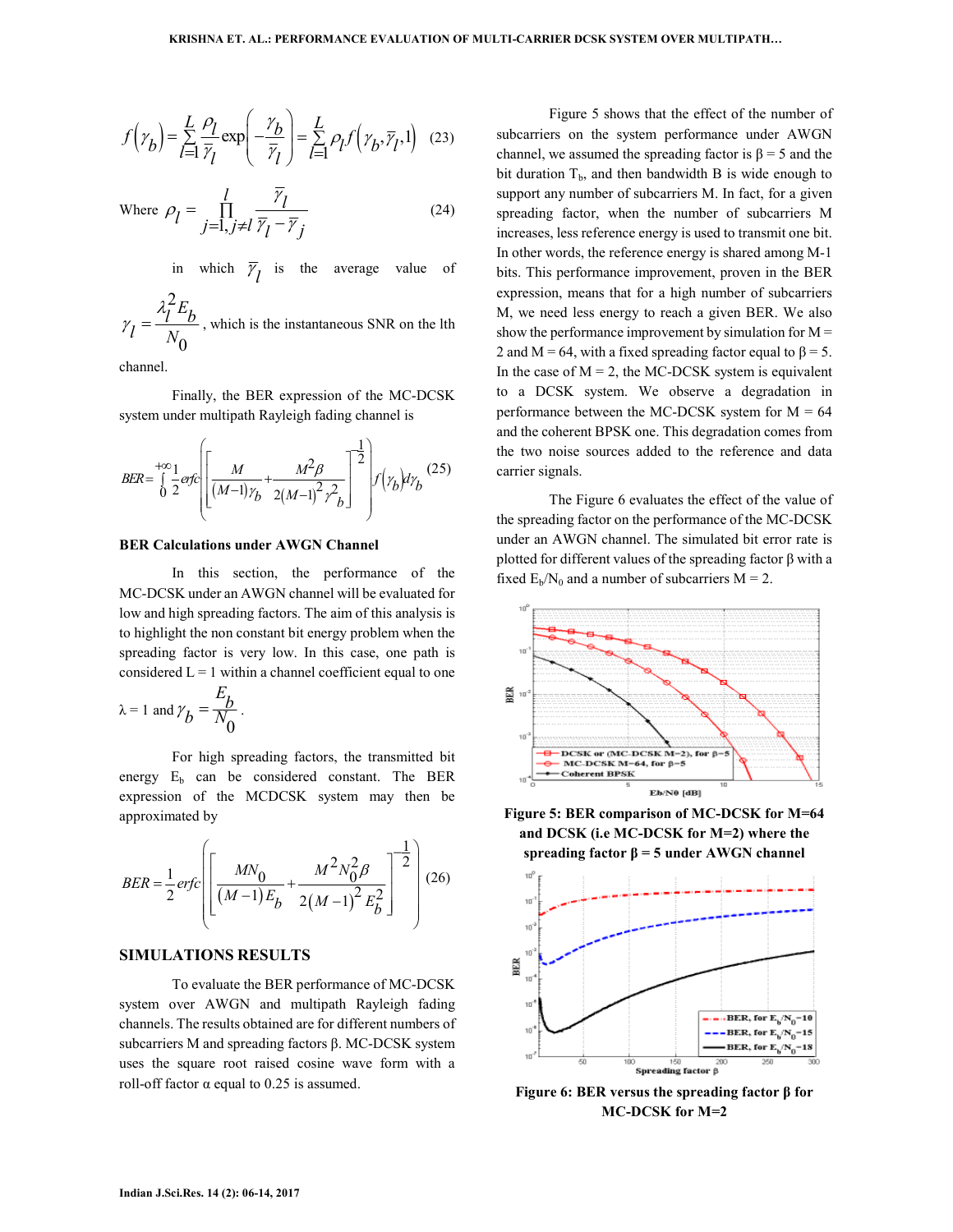#### **CONCLUSION**

The performance of DCSK the bit error rate expressions are derived for an AWGN and multipath Rayleigh fading channels. Simulation results match the theoretical BER expressions, justifying our approximations and demonstrating the accuracy of our approach. To compare the performance of the proposed system with that of the DCSK, the simulated BERs are plotted with the same spreading factor, where results show an increase in performance as compared to the conventional DCSK.

### **REFERENCES**

- David K., Dixit D. and Jefferies N., 2010. "2020 Vision," IEEE Vehicular Technology Mag., **5**(3):22–29.
- Mingo J. de, Valdovinos A., Crespo A., Navarro D. and Garcia P., 2004. "An RF electronically controlled impedance tuning network design and its application to an antenna input impedance automatic matching system," IEEE Trans. Microwave Theory and Tech., **52**(2):489 – 497.
- Karedal J., Tufvesson F., Czink N., Paier A., Dumard C., Zemen T., Mecklenbrauker C. and Molisch A., 2009. "A geometry-based stochastic MIMO model for vehicle-to-vehicle communications," IEEE Trans. Wireless Commun., **8**(7):3646 –3657.
- Saux B. Le, Helard M. and Bouvet P.J., 2005. "Comparison of Coherent and Non-Coherent Space Time Schemes for Frequency Selective Fast- Varying Channels," in Proc. International Symposium on Wireless Communication Systems (ISWCS), pp. 32 –36.
- Hanzo L., Keller T., Muenster M. and Choi B.J., 2003. OFDM and MCCDMA for Broadband Multi-User Communications, WLANs and Broadcasting. New York, NY, USA: John Wiley & Sons, Inc.
- Nee R. V. and Prasad R., 2000. OFDM for Wireless Multimedia Communications, 1st ed. Norwood, MA, USA: Artech House, Inc.
- Kondo S. and Milstein B., 1996. "Performance of multicarrier DS-CDMA systems," IEEE Trans. Commun., **44**(2):238 –246.
- Lau F. C. M. and Tse C. K., 2003. Chaos-Based Digital communication systems. Springer-Verlag.
- Kurian A. P., Puthusserypady S. and Htut S. M., 2005. "Performance enhancement of DS-CDMA system using chaotic complex spreading sequence," IEEE Trans. Wireless Commun., **4**(3):984–989.
- Vali R., Berber S. and Nguang S. K., 2012. "Accurate derivation of chaos based acquisition performance in a fading channel," IEEE Trans. Wireless Commun., **11**(2):722–731.
- Kaddoum G., Olivain J., Beaufort Samson G., Giard P. and Gagnon F., 2012. "Implementation of a differential chaos shift keying communication system in gnu radio," in International Symposium on Wireless Communication Systems (ISWCS), pp. 934–938.
- Kolumb´an G., Kis G., J´ak´o Z. and Kennedy M. P., 1998. "FM-DCSK: A robust modulation scheme for chaotic communications," IEICE Trans. Fundamentals of Electronics, Communications and Computer, **89**:1798–1802.
- Xia Y., Tse C. K. and Lau F. C. M., 2004. "Performance of differential chaos shift- keying digital communication systems over a multipath fading channel with delay spread," IEEE Trans. Circuits and Systems II, **51**:680–684.
- Kaddoum G., Charg´e P., Roviras D. and Fournier-Prunaret D., 2009. "A methodology for bit error rate prediction in chaos-based communication systems," Birkh¨auser, Circuits, Systems and Signal Processing, **28**:925–944.
- Kolumb´an G. and Kis G., 2000. "Multipath performance of FM-DCSK chaos communications system," in Proc. International symposium on circuits and systems (ISCAS), Genova, Switzerland, pp. 433–436.
- Sushchik M., Tsimring L. S. and Volkovskii A. R., 2000. "Performance analysis of correlation-based communication schemes utilizing chaos," IEEE Trans. Circuits and Systems I,, **47**:1684–1691.
- Kaddoum G., Charg´e P. and Roviras D., 2009. "A generalized methodology for bit-error-rate prediction in correlation-based communication schemes using chaos," IEEE Commun. Letters., **13**(8):567–569.
- Proakis J. G., 2001. Digital communications. mcgraw.